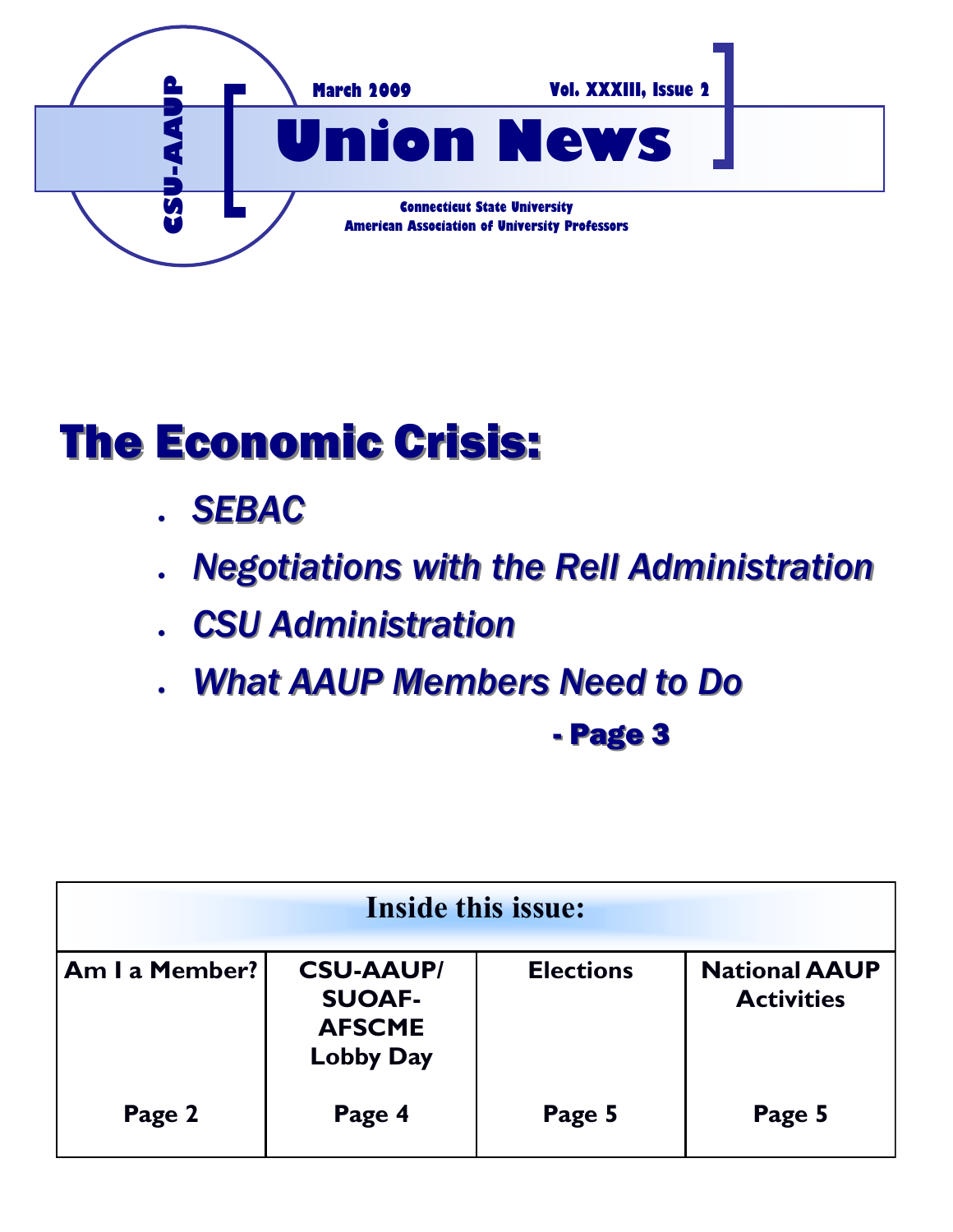### **Page 2**

### **CSU-AAUP**

# **Dates to Remember**

- **2/20:** DEC submits evaluations and appropriate recommendations of first year renewal candidates (August hires) to the Dean
- **2/25:** Dean submits recommendations of first year renewal candidates (August hires)
- **2/27:** Provost takes required action and informs first year renewal candidates (August hires) of his/her decision; DEC receives and reviews records and notifies second year or later renewal candidates (August hires) that they must be evaluated
- **3/5:** University-wide Promotion and Tenure Committee submits recommendations for penultimate year tenure candidates (August hires) and promotion candidates to the Provost
- **3/13:** DEC Chairperson informs second year or later renewal candidates (August hires) in writing of the evaluation process
- **3/18: CSU-AAUP/SUOAF-AFSCME Lobby Day**
- **3/30:** Second year renewal candidates (August hires) submit relevant materials for consideration to the DEC

### *Union News*

CSU-AAUP Central Connecticut State University Marcus White Hall, Rooms 305, 307 & 310 New Britain, CT 06050 Phone (860) 832-3790 Fax (860) 832-3794 Email: aaup@ccsu.edu Website: www.ccsu.edu/aaup/csu

> Editor: Ellen Benson Bensonell@ccsu.edu

### *Are You a Member?*

All full and part-time teaching faculty, counselors, librarians, coaches and athletic trainers are members of the bargaining unit, however you must declare your desire to be a member of the professional organization of AAUP. The dues rate is the same, regardless of your membership status, but being a member entitles you to benefits such as discounts on car rentals, cell phone service, tires, select amusement park admissions, and legal services. In addition, you will be able to take advantage of group discount rates for automobile, homeowner's, life, and professional liability insurance. However, one of the most important benefits afforded to members may be the right to vote in AAUP elections and the right to run for office (please see the article on page 5 regarding upcoming elections). If you are unsure of your membership status, do not hesitate to sign up on our website, www.ccsu.edu/aaup/csu. Where you may also view the many benefits available to members as well.

### *Tired of Renting Academic Regalia?*

Oak Hall Cap & Gown Company offers AAUP members excellent prices on academic regalia. Robes are available in a variety of fabrics, as well as hoods, caps, tassels and garment bags. Own your regalia, tailored to your measurements, and wear it with pride! Contact your local AAUP office for a price list and order form.

View the CSU-AAUP Annual Report online at www.ccsu.edu/aaup/csu under "Documents." If you would prefer a printed copy, please contact Ellen Benson at (860) 832-3793 or bensonell@ccsu.edu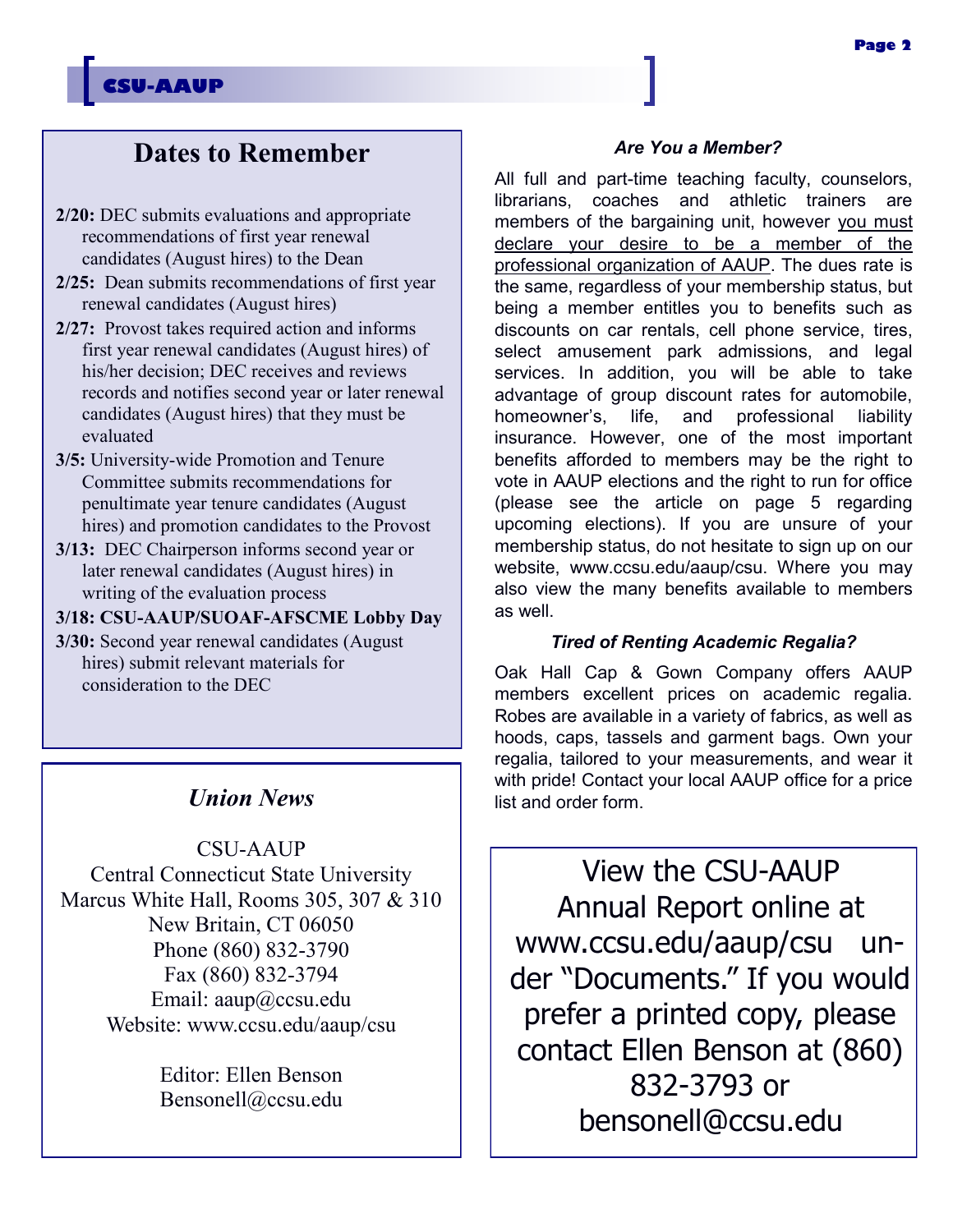# **President Walsh Discusses the Economic Crisis**

CSU-AAUP President David Walsh was invited to speak on each campus about the economic crisis that Connecticut is facing. This is the most challenging with the state in late spring and summer as news of economic crisis of our lifetime and the ability of the the economy continued to worsen. CSU-AAUP university to remain accessible to students and funding receives strength and solidarity by its affiliation with for the university will be at stake. He assured members SEBAC as we're aligned with some of the largest that they are protected by two contracts: 1) the CSU-unions in the United States. These unions are able to AAUP Contract is in effect until 2011 and our wage provide public relations specialists, lawyers, etc. and increases effective for the last pay period in February we are able to benefit from these valuable resources. (appearing in the second paycheck in March) will occur SEBAC has already raised nearly \$250,000 for its as planned and 2) the State Employees Bargaining Agent public relations campaign that will run through the Coalition (SEBAC) Agreement which protects healthcare end of March. and retirement benefits for most unionized state employees until 2017. Even if the SEBAC leadership crisis, but rather an economic crisis. The crisis did not were to approve changes to the healthcare and retirement come about because government costs too much. It agreement, the members of each bargaining unit would has reached a crisis stage because normal economic still need to ratify the changes. If two of the member conditions have fallen (income tax revenue, sales tax unions did not have enough votes in the affirmative to revenue, etc.). In fact, Connecticut has one of the ratify the agreement, then it would not be approved.

### *What We Need to Do to Protect Ourselves*

President Walsh called upon members to help with our sales tax is lower than states around us. There is a educational campaign: write letters, talk to friends, talk to progressive coalition, of which SEBAC is a part, legislators, etc. about the following two items: 1) how which aims to bring awareness that state government your work benefits Connecticut's future, and 2) why cuts provides services that are essential. Using the crisis as to CSU would be detrimental. CSU-AAUP is jointly a means to transform the state and get rid of sponsoring a Lobby Day with SUOAF-AFSCME on regulatory agencies is anti-stimulus. The Governor's March 18 and we need faculty and students to attend. budget will not help Connecticut get out of the We'll have buses available if needed. Lobby Day is economic crisis. extremely important and should be a priority for all members. In addition, SEBAC plans to have an organized march of all state employees on March 24 to talk to the unions came on December 9, but it took (more information forthcoming). We need everyone's two weeks for a letter to actually come to SEBAC help with these events. The dangers of what could be lost Chief Negotiator Dan Livingston. SEBAC was are significant.

### *Details of the Crisis*

The numbers change daily. Currently, the prediction is the economic situation, mainly the federal economic for a deficit of \$920 million this year (FY2009). The situation. deficit for FY2010 and 2011 have been predicted to be approximately \$3 billion each year but will likely total place on January 14 and was limited to procedures around \$7 or \$8 billion – and that's of a \$36 billion and ground rules for negotiations. It lasted just under budget, so it's estimated as a 17.5% deficit.

There are huge unfunded liabilities **on** our benefits. The state is underinvested by \$24 billion in retirement on January 28 and February 10, but the process is and \$26 billion in healthcare. That's more than three very slow-moving and political. Press releases by times the size of the state budget.

### *SEBAC*

SEBAC began preparations for the negotiations

SEBAC's position is that this crisis is not a budget smallest governments in the country  $(49<sup>th</sup>)$ . Connecticut's income tax in not progressive and our

### *Relations with the Rell Administration*

The first mention by the Governor that she wanted invited to a meeting with Governor Rell on November 6, which was simply a presentation about

The first session with the Rell Administration took one hour.

Subsequently, two substantive meetings took place SEBAC were sent to all members to update them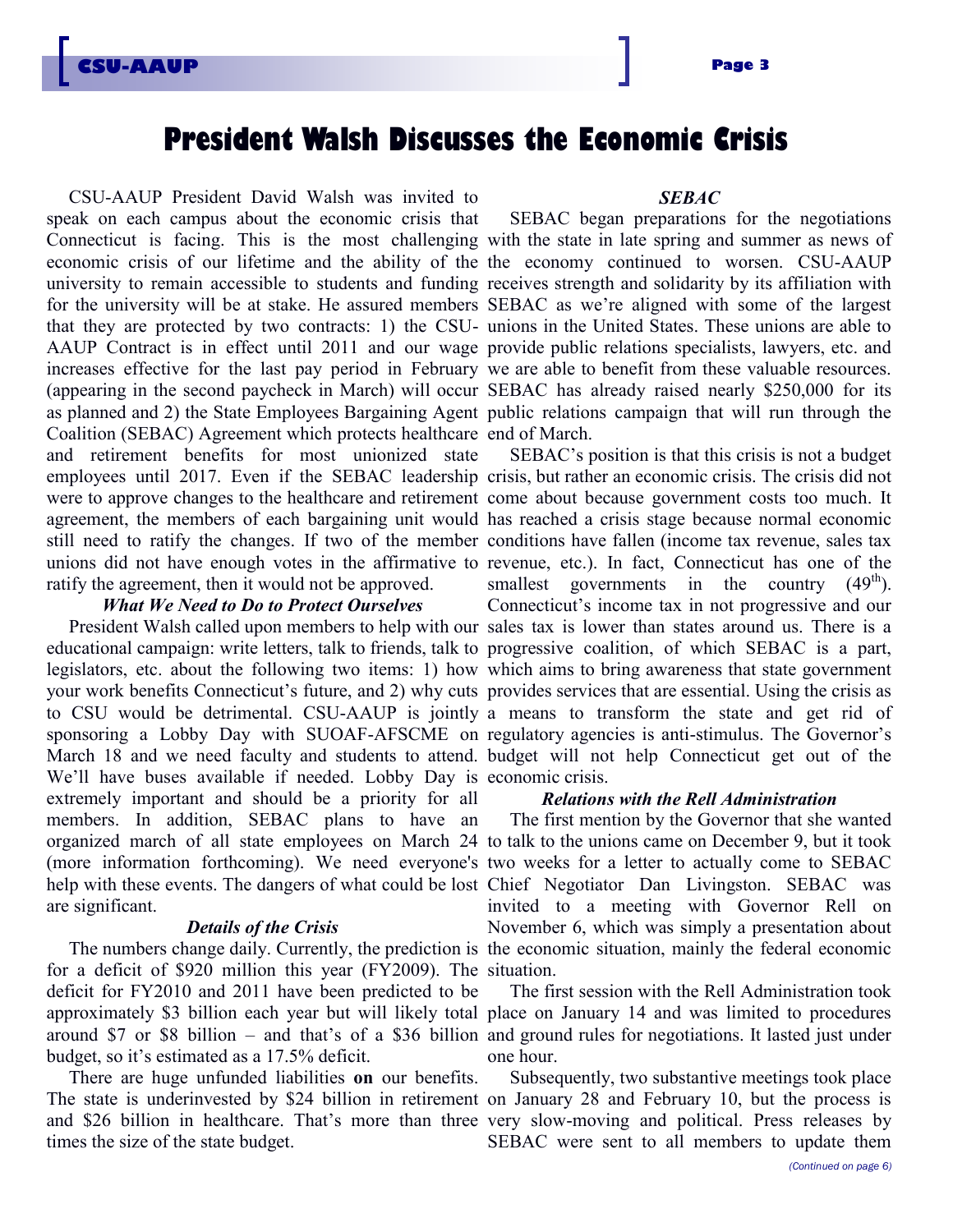### **Why YOU need to Attend CSU-AAUP/SUOAF-AFSCME Lobby Day**

CSU-AAUP and SUOAF-AFSCME will be jointly sponsoring a Lobby Day on Wednesday, March 18, beginning with a legislative breakfast at 8:30 and followed by meetings with individual legislators. AAUP and CSUS are up against some harsh realities this year. The Governor recommended CSUS' budget be cut 5% in FY2009 and another 5% over the biennium (FY2010-2011), including the loss of 295 full-time positions at the university. The Governor is also seeking approximately \$300 million in concessions from state workers and is currently negotiating with the State Employees Bargaining Agent Coalition (SEBAC). The Governor and the public are outraged over double-dipping (working part-time for the state while collecting a pension) and a number of these employees work at the public universities in Connecticut. As a result, the Governor is using public opinion as a means to gain control of hiring in higher education. Governor Rell recently proposed a bill that requires the Universities to get Office of Policy Management approval for our hiring. **These actions threaten our wages, benefits, working conditions, and the university's ability to function as it has in the past.** 

Every single CSU-AAUP member could be significantly affected if these measures are approved. There is nothing more important than attending Lobby Day this year to fight these measures. We need faculty to explain to legislators how higher education works. Legislators need to understand what faculty members do. Most importantly, legislators need to understand that cutting higher education in a down economy may save some money today but it will contribute to a downward spiral of Connecticut's economy in the future. If Connecticut wants to have a highly skilled and flexible workforce in the future, we need our legislators to protect and support higher education during these hard economic times.

Lobby Day is critical this year, and AAUP asks that you make every effort to attend on March 18. We will be providing transportation if there is enough interest. If you know of students who you think would be interested as well, please let them know.

If you plan to attend, please contact Ellen Benson at bensonell@ccsu.edu or (860) 832-3793 so that we may begin contacting your legislators to set up appointments.

# *HELP PROTECT YOUR WAGES, BENEFITS, AND WORKING CONDITIONS*

CSU-AAUP/ SUOAF-AFSCME **Lobby Day**  Wednesday, March 18 *Breakfast & Meetings with Legislators at the State Capitol*

Please contact Ellen Benson at bensonell@ccsu.edu or (860) 832-3793 if you plan to attend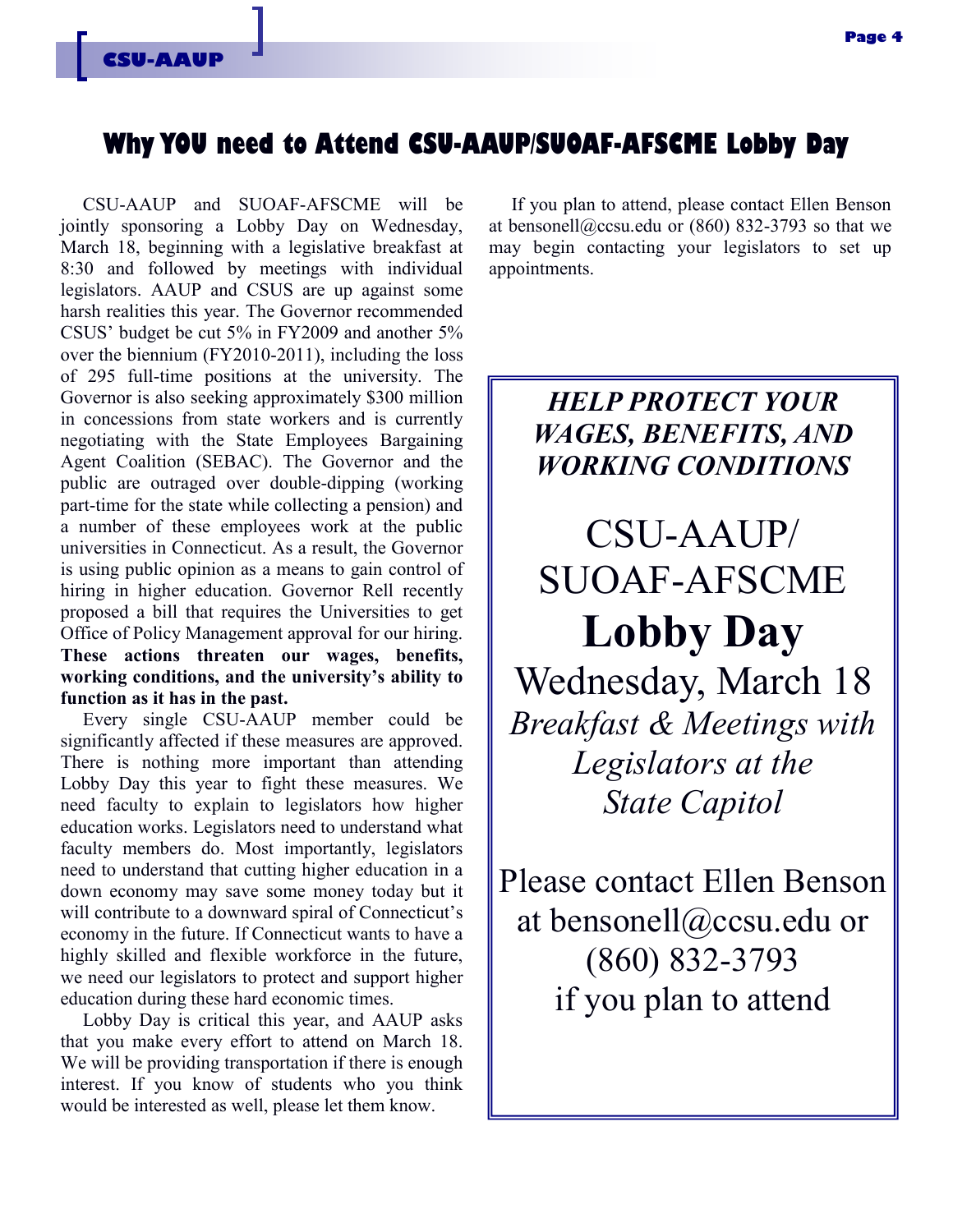## **National AAUP Briefs**

*Reprinted from National AAUP*

### **Science and Human Rights**

The AAUP is pleased to be a participant in the newly established Science and Human Rights Coalition, organized under the auspices of the American Association for the Advancement of Science. The coalition is a network of scientific and professional associations devoted to facilitating communication and partnerships on human rights within and across scientific communities, and between these and human rights communities.

Coalition members include Scholars at Risk, an organization with which the AAUP has worked in the past and which promotes academic freedom and defends the human rights of scholars and their communities worldwide.

Read a description of the coalition's inaugural meeting in the *Nation* at http://www.thenation.com/ doc/20090209/shah*.*

### **Ruling in Harassment Case**

The U.S. Supreme Court on Monday, January 26 unanimously ruled that federal anti-discrimination laws do protect employees who cooperate with internal investigations of alleged harassment, even when no EEOC charge has been filed.

The ruling came in Crawford v. Metropolitan Government of Nashville and Davidson County, a case in which the plaintiff alleged that she was fired in retaliation for her participation in an internal investigation conducted by her employer. Colleagues of Vicky Crawford had complained that their manager had sexually harassed them, and when an investigator from the school district spoke with Crawford about these allegations, Crawford (not one of the original complainants) told the investigator that the manager had also made sexually explicit remarks and gestures toward her. The manager was not disciplined, but Crawford and two others who responded to questions as part of the internal investigation were later fired.

Lower courts had said that Crawford was not protected against retaliation under Title VII of the Civil Rights Act because she had not initiated the complaint and had not engaged in "active" opposition to the harassment.

"This is a very gratifying ruling," says AAUP senior counsel Rachel Levinson. "The Supreme Court recognized that this interpretation had left employees unprotected and left employers free to retaliate in certain circumstances. This plugs a critical hole in the protections provided by Title VII."

The AAUP submitted an amicus brief to the court in

this case, arguing that Congress intended Title VII's protections to be broadly construed to provide employees with an incentive to participate in internal discrimination investigations or oppose discriminatory acts and to provide employers with an incentive to conduct internal investigations. The brief, which was authored with the National Employment Lawyers Association, the National Employment Law Project, and Public Justice, P.C., also noted that both employees and employers would be subject to increased risk and uncertainty if the law was construed as affording protection only to those who initiated complaints. If an employer cannot assure its employees that they will not be disciplined for participating in an internal investigation prior to the filing of a formal charge, then employees may protect themselves by filing charges more often.

In its opinion, the Supreme Court ruled that the opposition clause of Title VII, among other things, "forbids retaliation by employers against . . . an employee who speaks out about discrimination not on her own initiative, but in answering questions during an employer's internal investigation." In reaching this conclusion, the Court said the lower courts misread the law.

"Nothing in the statute requires a freakish rule protecting an employee who reports discrimination on her own initiative but not one who reports the same discrimination in the same words when her boss asks a question," Justice David H. Souter wrote.

# **Elections Reminder**

There will be several elections taking place this spring. CSU-AAUP and SUOAF-AFSCME will be electing a representative to the Standing Advisory Committee to the Board of Governors for Higher Education (BGHE). In addition, CSU-AAUP will be electing officers, including President, Vice President, Treasurer, and Secretary. Finally, chapter elections will be held on each campus. Check with your local AAUP office to find out which positions are open for election. Nomination forms will be distributed early in the semester. If you are interested in running for any of these offices and would like more information, please contact your local AAUP office.

All CSU-AAUP bargaining unit members will be allowed to vote in the BGHE election, however membership is required for voting in the CSU-AAUP Officer Elections. Please contact the AAUP office if you have questions about your membership status.